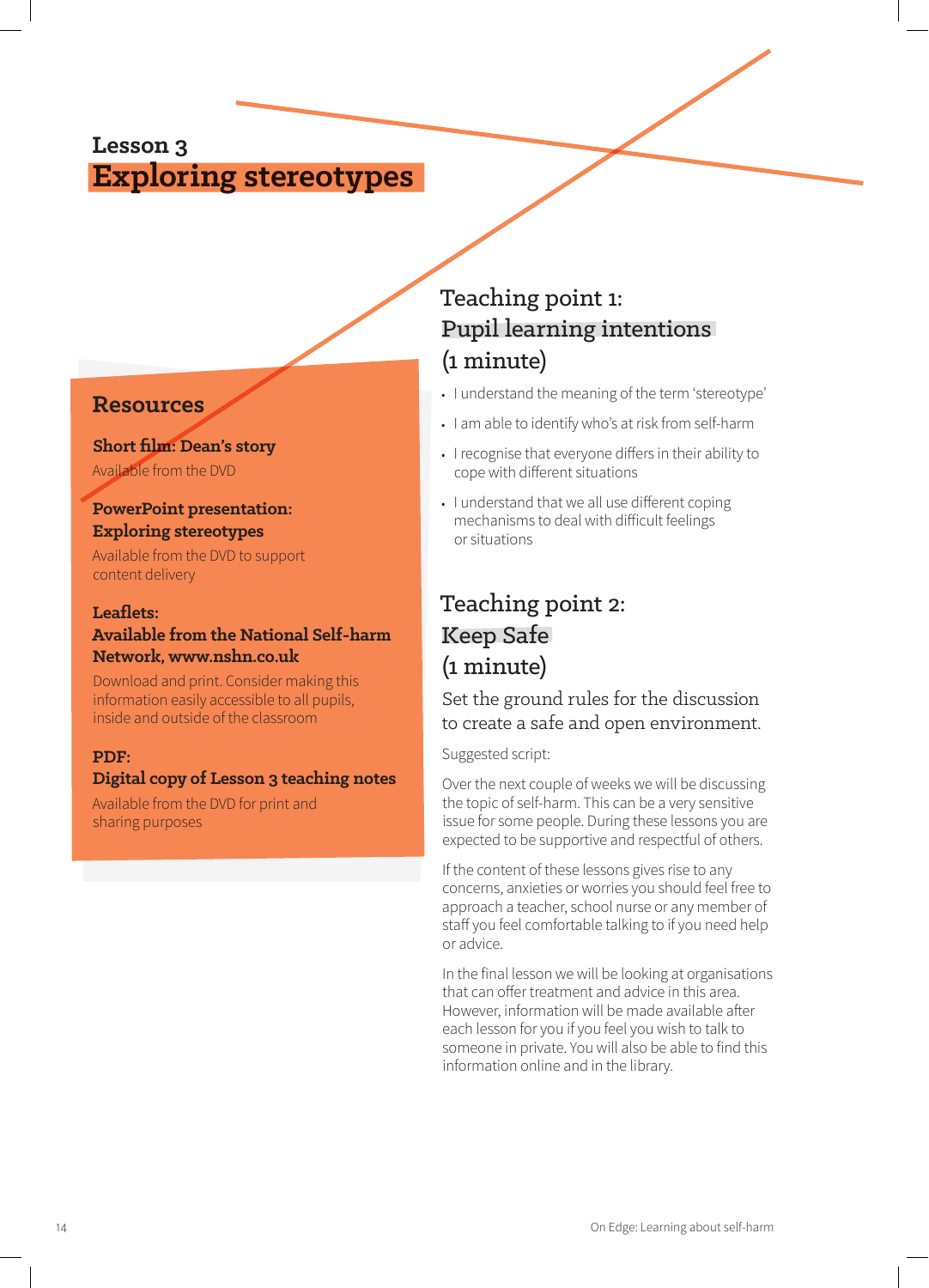# Teaching point 3: Quick recap (2 minutes)

Before beginning the first activity, ask pupils to recall what they remember from Lessons 1 and 2

This exercise will allow you to assess if the learning intentions from the previous lessons have been achieved. Use the following prompts if necessary:

- **•** What is the definition of self-harm?
- **•** What different types of behaviour are associated with self-harm?
- **•** What types of life events can lead to self-harm?
- **•** What feelings do we find easy to deal with and which ones are more difficult?
- **•** How and why was Millie self-harming?

# Teaching notes: Coping mechanisms

Read prior to commencing Activity 1 with pupils

Lesson 3 explains the concept of coping mechanisms—strategies people use to forget, distract or overcome a difficult feeling.

Everyone differs in their ability to cope with different situations. We also adopt different coping strategies to deal with a variety of pressures we face in our lives. Some people use self harming behaviour to do this whilst other people use other coping mechanisms such as playing sport or talking to friends.

Once pupils have understood the concept of coping mechanisms it will be easier to challenge pupils' views on stereotypes. Pupils need to accept that all types of stereotyping are wrong even if they feel what they are saying about a group might be positive.

See the additional teaching notes on p18–19.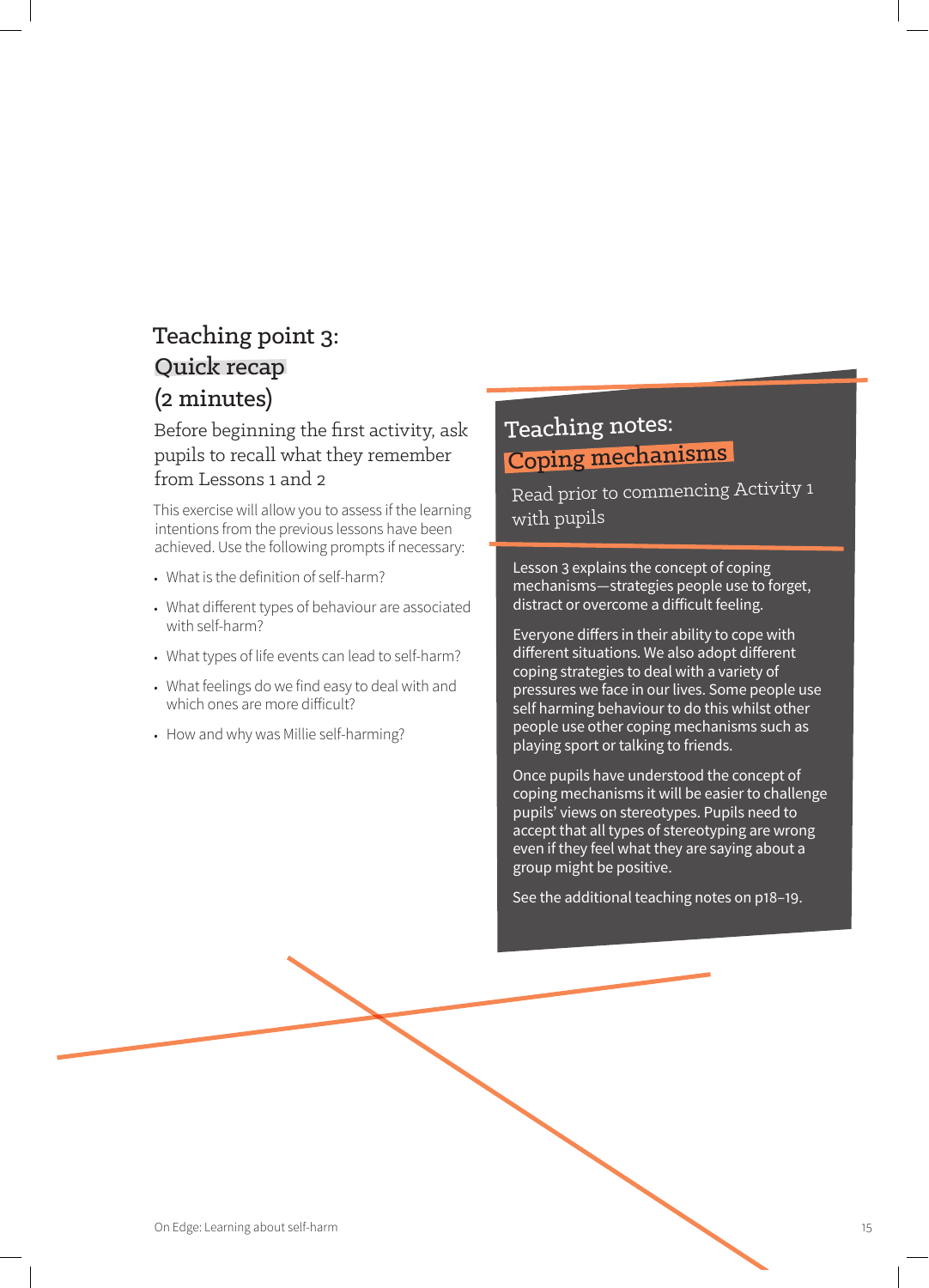# **Activity 1: Stereotypes discussion (10 minutes)**

The aim of this activity is to help pupils to understand the meaning of what a stereotype is. You will need a number of images of different people. A selection of eight images has been provided in the accompanying PowerPoint. Refer to at least four to stimulate a meaningful discussion.

Using one image at a time, ask pupils to state their spontaneous reaction to the person on display. After you have completed this, ask the class to identify who they think would self-harm out of all the images and why.

Explain to the class that a person who has self harmed in the past is double gold Olympic medallist, Dame Kelly Holmes. Ask the class if anyone is surprised by this.

In print and broadcast interviews she has spoken publicly about how she used to cut herself to cope with the feeling of disappointment.<sup>1</sup>

Ask the class what they think the word stereotype means.

Read or display (PowerPoint presentation) the following definition from the Equality and Human Rights Commission:

*"Thinking all people who belong to a certain group are the same and labelling them. Stereotypes are often based on old fashioned ideas or are deliberately untrue and designed to hurt people."*

Stereotypes are often confused with prejudices, because, like prejudices, a stereotype is based on a prior assumption. Prejudice is to 'pre judge' someone without knowing them, on the basis of what they look like or what group they belong to.

Stress that, regardless of appearance or background, anyone at any time might turn to self-harm to cope with a difficult situation.

Explain that judging someone from only a picture is stereotyping.

1. http://www.dailymail.co.uk/news/article-2204005/Doublegold-Olympic-medallist-Dame-Kelly-Holmes-reveals-longbattle-self-harming-admits-thought-taking-life.html

#### **Dame Kelly Holmes**

Dame Kelly Holmes set up the DKH Legacy Trust to benefit young people and inspire them through sport. From her own experience she understands that sometimes, through no fault of their own, young people don't always have a role model to look up to or access to the help they really need to be the best they can be. As the founder of the charity you can read about the life events that have had an impact on Dame Kelly's path to sporting success.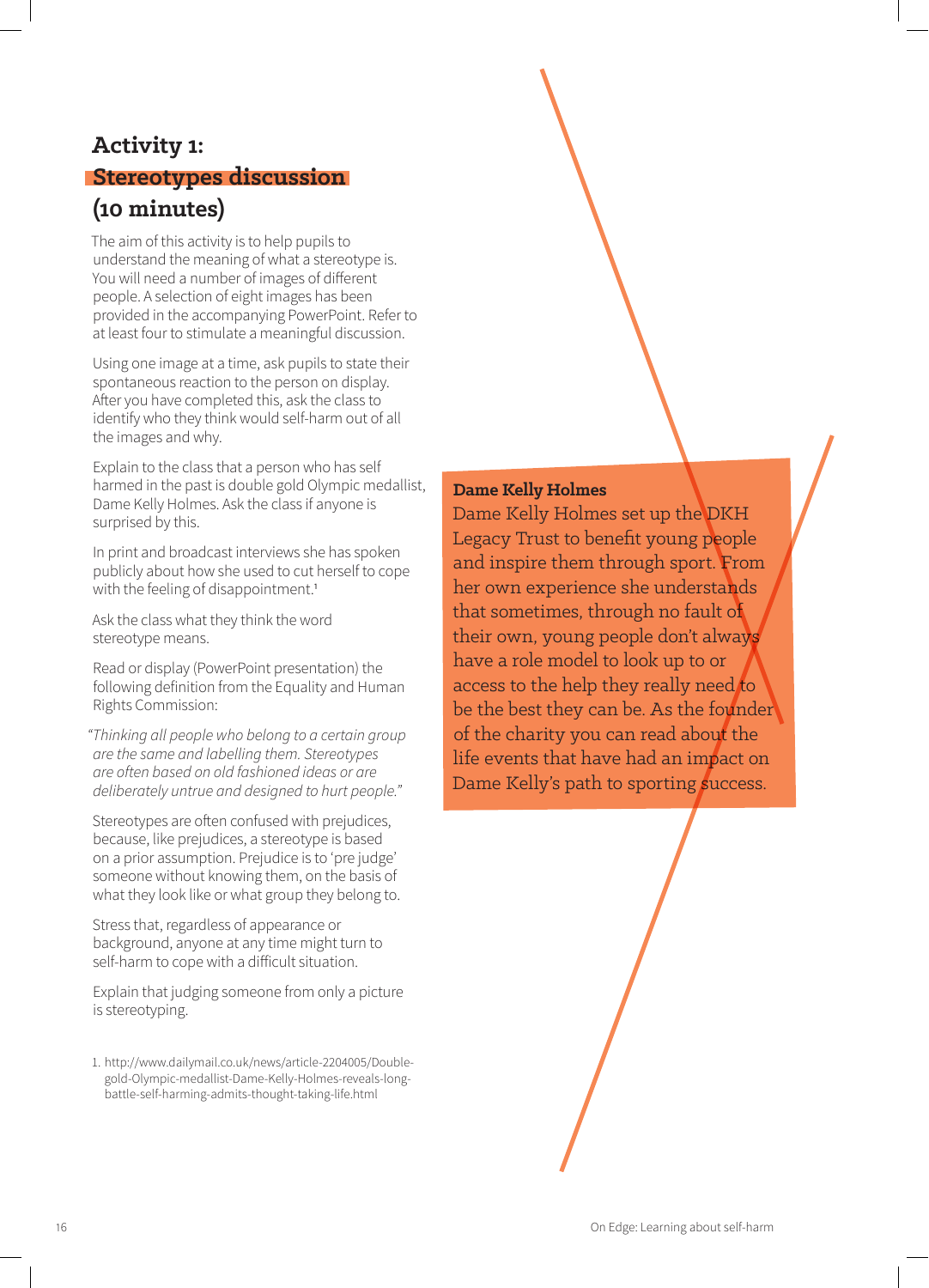## **Activity 2: Watch Dean's story**

# **(30 minutes)**

This 20 minute film looks at the impact various life events have had on a fictional character's mental health and wellbeing. The film looks at how a young boy called Dean is dealing with a number of difficult feelings.

Before playing the DVD ask or display the following questions (shown here with answers) for pupils to think about during the film. After the film has finished spend 10 minutes discussing the answers as a group.

#### **Q What is happening to Dean?**

A Mum has left, dad is unemployed, dad appears to have a drink problem, Dean has to look after his younger brother, Dean is getting into trouble at school, Dean has lost interest in his football team.

#### **Q What or how was he feeling?**

A Frustrated, angry, helpless, lost, powerless, upset.

#### **Q What were the physical things happening to Dean?**

A Lost interest in football, became physical with friends, became abusive towards girlfriend.

#### **Q Who tried to help Dean? How did they do this?**

A Friend, girlfriend. They tried to help by asking him what was the matter with him.

Discuss with the class what are the similarities and differences between Dean and Millie's stories. End the session thinking about the support received by both teenagers as this is the focus of Lesson 4.

Before dismissing the class remind pupils of the Keep Safe rules.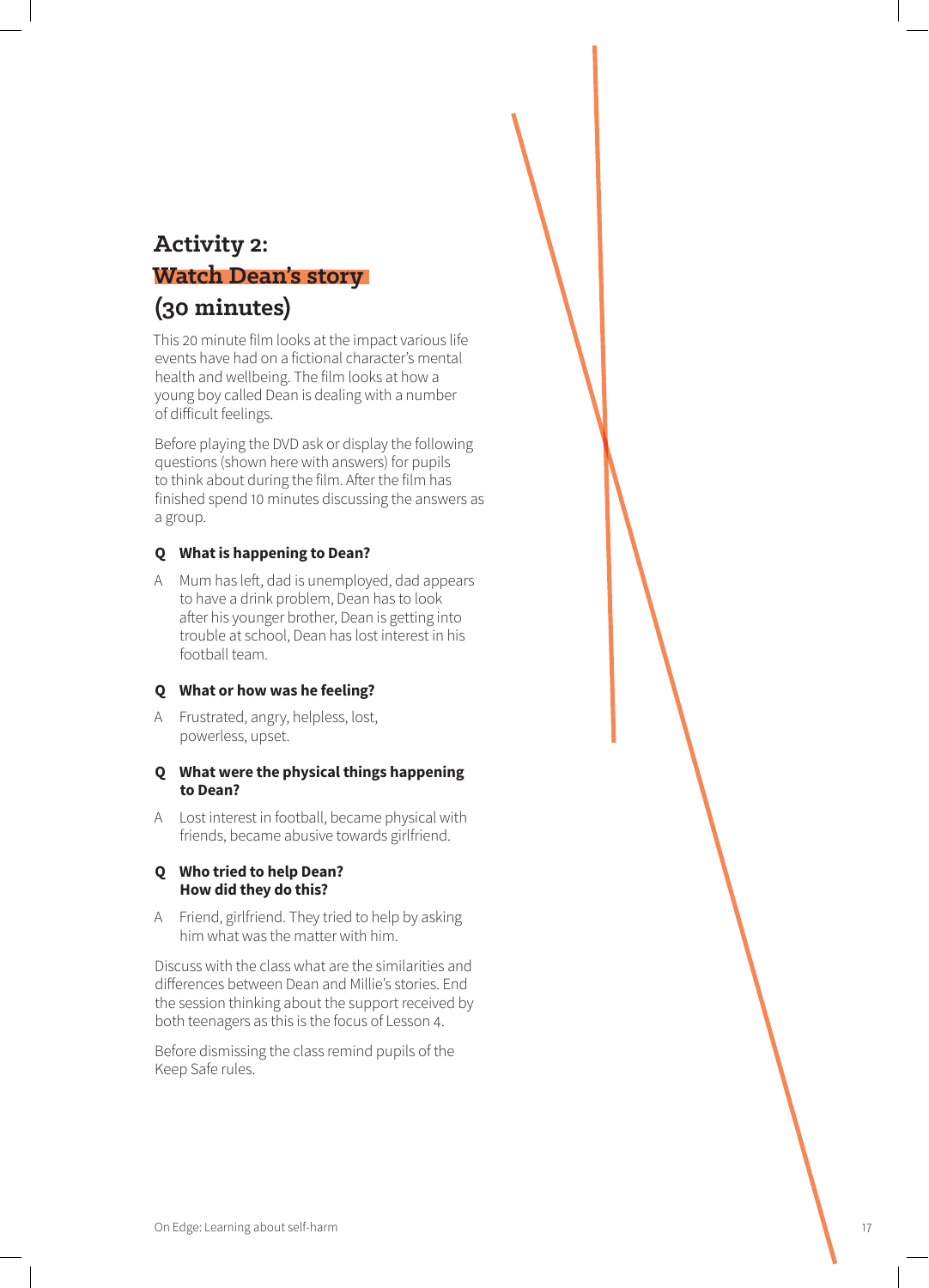# **Resource: Additional teaching notes Common stereotypes**

### What is a stereotype?

A stereotype is a commonly held belief about a certain social group or a type of individual. Stereotypes are often confused with prejudices, because, like prejudices, a stereotype is based on a prior assumption. Stereotypes are often created about people of specific cultures or races.

Almost every culture or race has a stereotype. Gender and sexual orientation stereotypes are also common.

*Example: If you say that men are better than women, you're stereotyping all men and all women. If you say that all women like to cook, you are stereotyping all women.*

## Why is it bad to stereotype?

Stereotyping is not only hurtful, it is also wrong. Even if the stereotype is correct in some cases, constantly labelling someone based on your preconceived perceptions will not encourage them to succeed.

Stereotypes can become ingrained meaning they are passed on from generation to generation. This can result in bullying, segregation, rivalry or conflict from an early age.

Stereotyping causes perpetrators to live lives driven by hate, and its victims to live in fear. For example, many gay people are afraid to admit their sexuality for fear of being judged, ostracised, or worse, becoming a victim of homophobic hate crime.

Equally distressing however is not conforming to a stereotype. For example females may feel pressure to diet or undertake treatments to achieve the commonly held view of beauty.